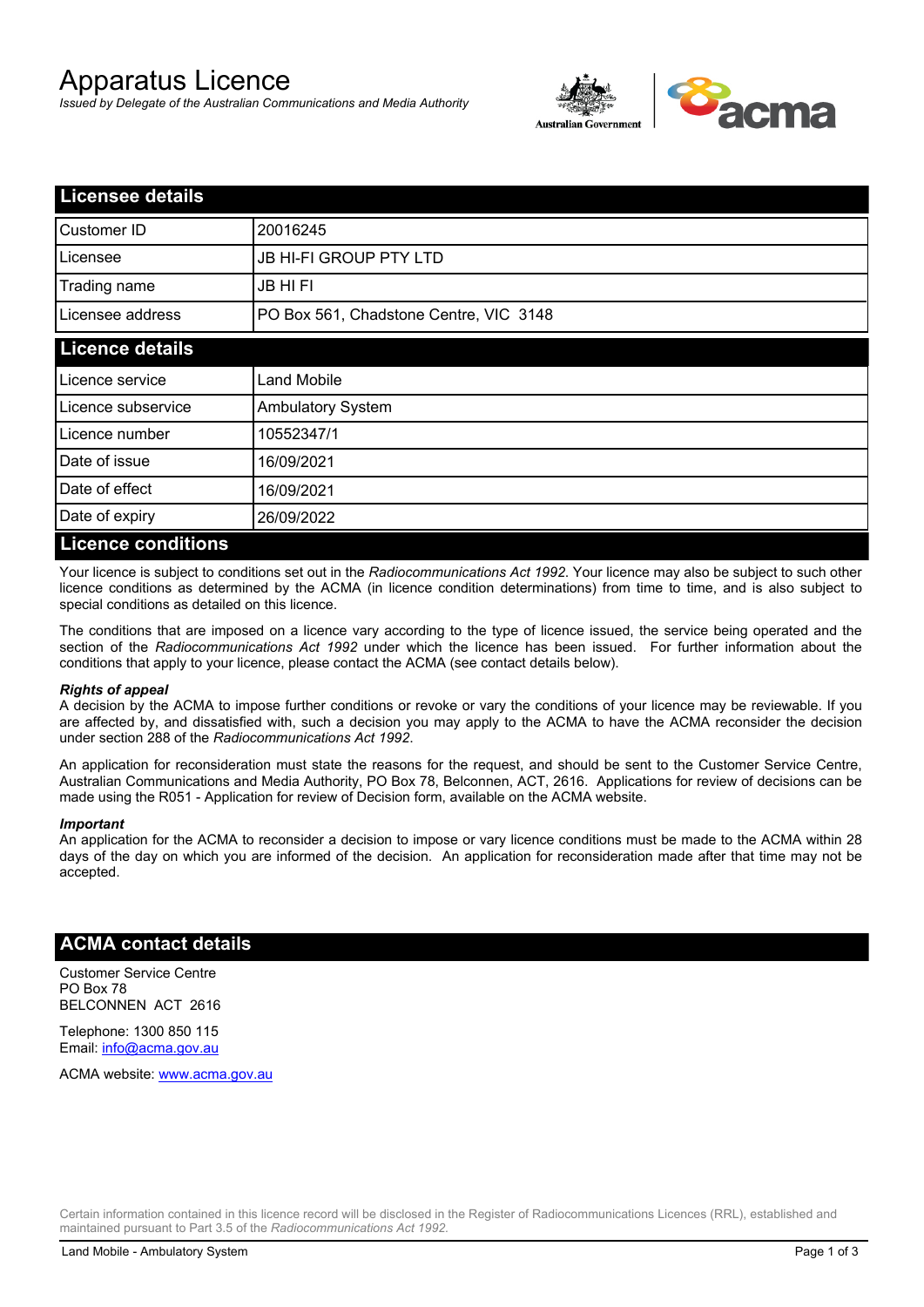# **Advisory Notes applying to licence no.: 10552347/1**

Conditions applicable to the operation of Ambulatory System station(s) authorised under this licence can be found in the Radiocommunications Licence Conditions (Apparatus Licence) Determination and the Radiocommunications Licence Conditions (Land Mobile Licence) Determination. Copies of these determinations are available from the ACMA and from the ACMA home page (www.acma.gov.au).